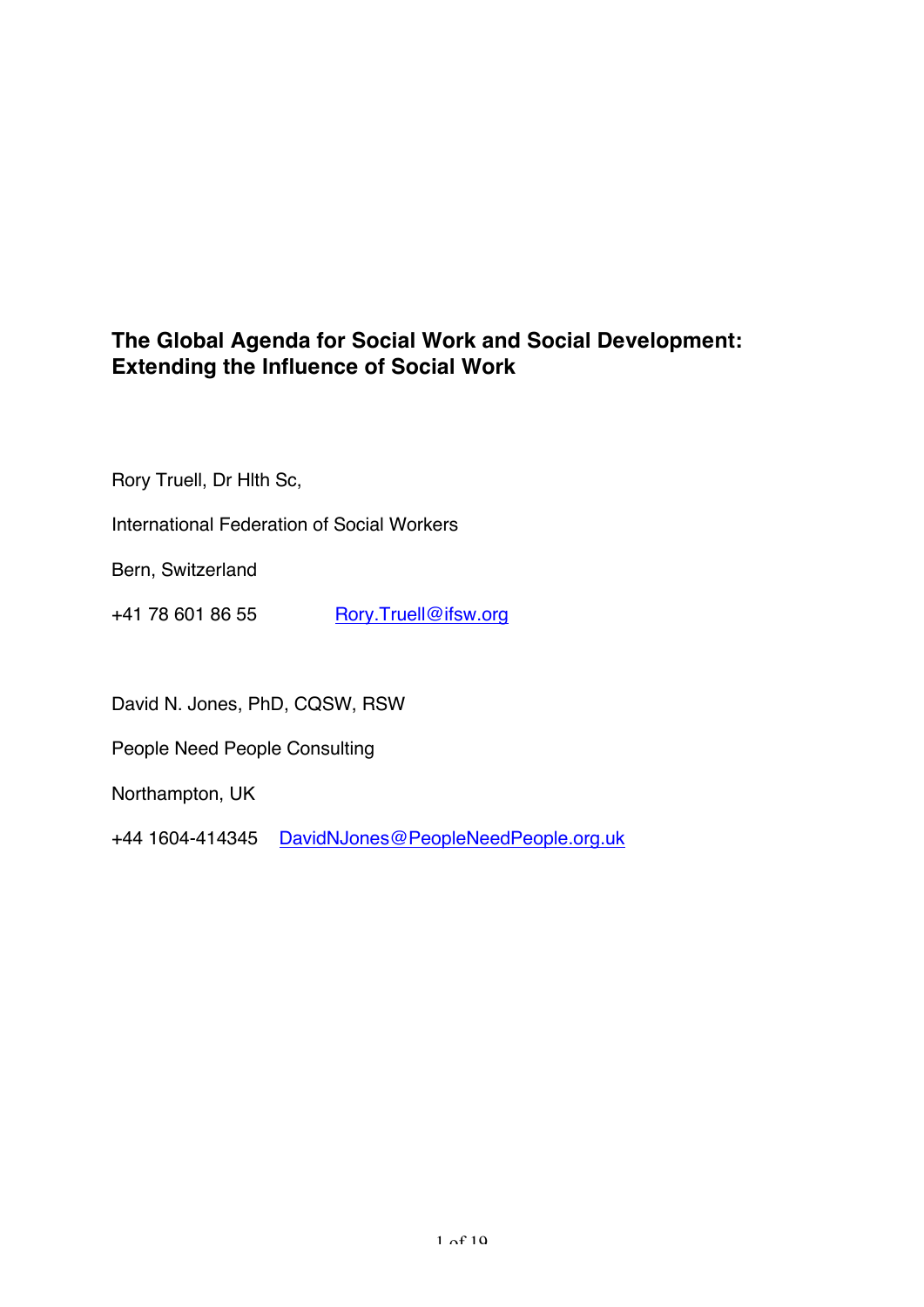### **Key words**

community development, professionalism, service users, social development, social work, social work values, United Nations,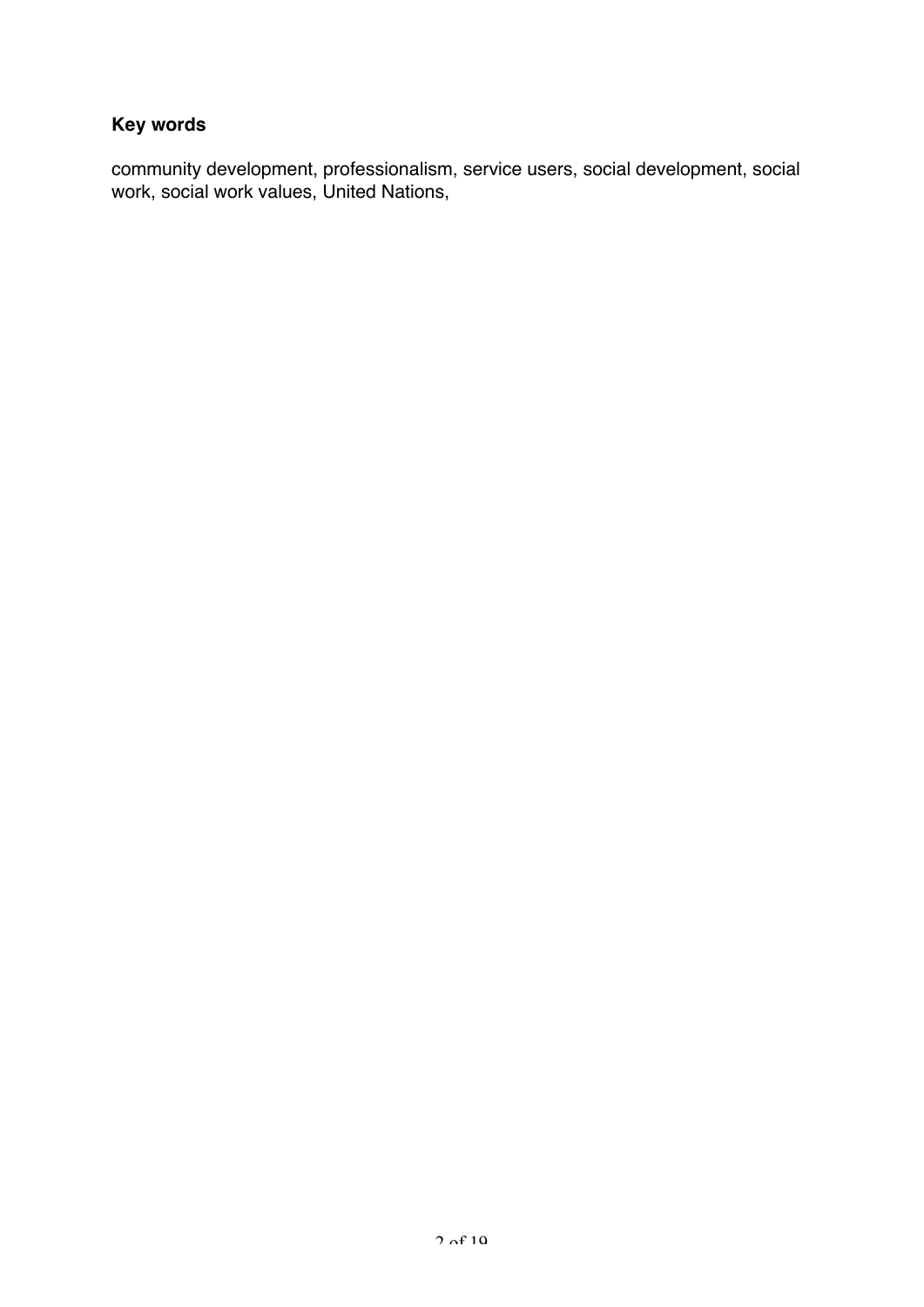#### Abstract

*The Global Agenda for Social Work and Social Development* (*The Agenda*) is being developed by three global, professional organizations – International Association of Schools of Social Work, International Council on Social Welfare and International Federation of Social Workers. Launched in 2010 to strengthen the international profile of social work and social development and it enables social workers to make a stronger contribution to policy development. The Agenda identifies four fields for action by global institutions, local communities and the three organizations: promoting social and economic equalities, promoting dignity and worth of peoples, working towards environmental sustainability, and strengthening human relationships. This entry links *The Agenda* process with parallel developments within the worldwide social work professional community, and describes the process for creating a global observatory comprising of national and regional structures.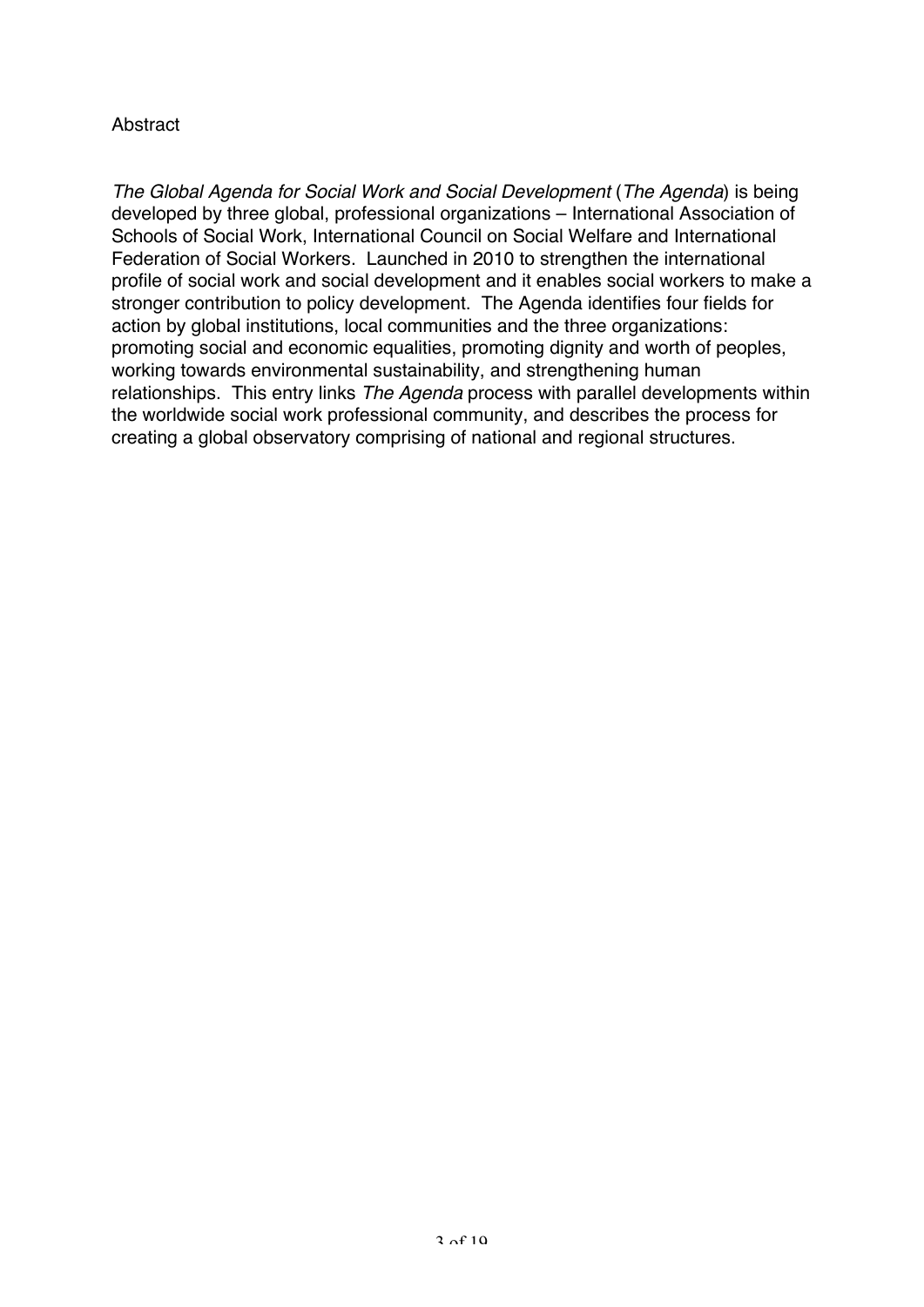## **Title: The Global Agenda for Social Work and Social Development: Extending the Influence of Social Work.**

**Authors: Rory Truell, Secretary General, International Federation of Social Workers David N Jones, IFSW President's Special Representative on The** 

**Agenda<sup>1</sup>**

*The Global Agenda for Social Work and Social Development* (*The Agenda*) is being developed and promoted jointly by the International Association of Schools of Social Work (IASSW), the International Council on Social Welfare (ICSW) and the International Federation of Social Workers (IFSW) (Jones and Truell, 2012). It is designed explicitly to strengthen the profile and visibility of social work and social development, to help these organizations to acquire new partnerships, to boost the confidence of social workers and to enable social workers to make a stronger contribution to policy development. The *Agenda*, as a document and a process, is responding to the increased social complexity. It is designed to re-position the global social work professional community, together with social development professionals, as a core source of information about social problems and of creative responses to these. The aim is to ensure that the experience and skills of social professionals are recognized and applied to achieve sustainable, collaborative outcomes drawing on the acknowledged skills of social workers in creating multi-faceted, pragmatic solutions to highly complex problems, both individual and social (for examples see Sucharipa, 2001; Sweifach et al., 2010; Dominelli, 2012).

The mission of the social work profession and the development of social policy are rooted in a set of core values (International Federation of Social Workers and International Association of Schools of Social Work, 2004). These core values, embraced by social workers, social work educators and social development practitioners are the foundation of social work's unique purpose and perspective (Hugman, 1995; Chan, 2000; Banks and Nøhr, 2011). That perspective has its foundations in the frontline work of social workers, whose task is to respond to some of the most complex individual, family and community challenges. There are many causes behind human problems, but they always involve an interweaving of personal and social factors. The development of the Global Agenda gives the opportunity to build upon past experiences and to articulate a new and crucial vision for engagement that can mobilize social workers, their representative organizations and their partners in the new global context.

## **Global context**

 $1$  The authors acknowledge the contributions of the Joint Coordinators of The Global Agenda process - Abye Tassé with Lena Dominelli (IASSW) and Charles Abbey with Sergei Zelenev (ICSW) and, the Presidents and other colleagues from the three global organizations.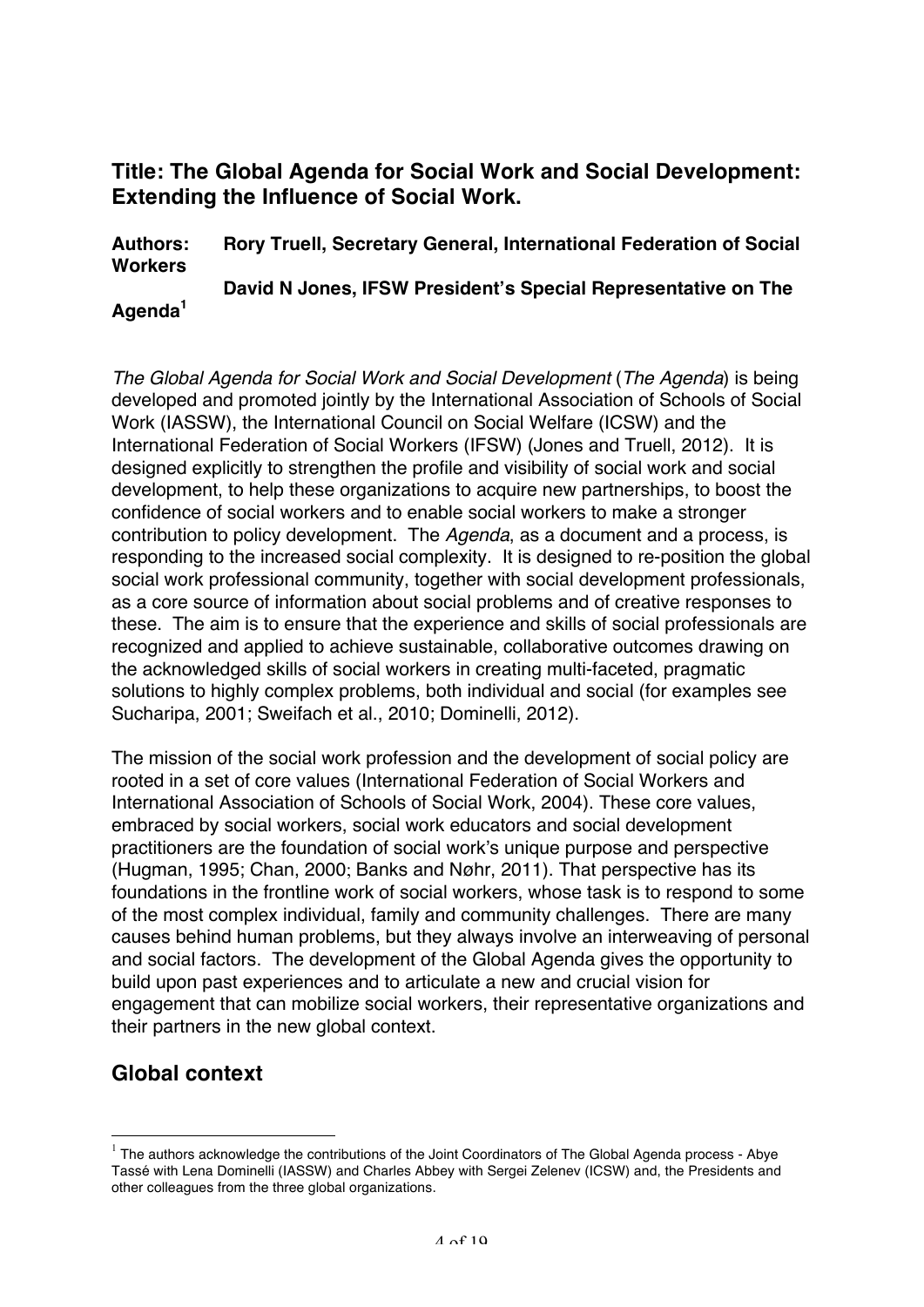The worldwide recession, globalization of economic systems, heightened inequality within and between nations, extensive migratory movements, increased pandemics, climate change, natural catastrophes and new forms of conflict, compel social work practitioners, educators and social development professionals to find new ways of responding to new realities (International Federation of Social Workers, 2004; Jones et al,. 2004).

The impact of global crisis has been generally acknowledged, for example, in the United Nations report 'The Global Social Crisis' (United Nations Department for Economic and Social Affairs, 2011) reflecting concerns identified in the report of the World Commission on the Social Dimension of Globalization (2004). This context was addressed in the foreword to the 2011 report by Sha Zukang<sup>2</sup> (former Under Secretary General, Department of Economic and Social Affairs, United Nations and keynote speaker at the Hong Kong world social work conference 2010). He stated that it is essential for governments to 'take into account the likely social implications of their economic policies. It has been shown time and again that economic policies considered in isolation from their social outcomes can have dire consequences for poverty, employment, nutrition, health and education, which, in turn, adversely affect long-term sustainable development' (United Nations Department for Economic and Social Affairs, 2011 p iv). The Report also found that many governments did not pay enough attention to the social implications of the recent global financial crisis and urged that social investments be given priority in recovery programs.

Given this global context, the challenge for the social work and social development is how best to build effective linkages between the global realities, and the local community response (Pettifor, 2004; Lyons et al., 2006; Payne and Askeland, 2008; Healy and Link, 2011).

Geopolitical social and economic shifts also have their impact on social work and social policy. The predominance of western theories and practices is being challenged by articulate practitioners and educators in the global south, creating lively philosophical and practical exchanges (See for example Yip, 2004; Cox and Pawar, 2006; Netto, 2006; Brazilian Centre for Cooperation and Exchange of Social Services (CBCISS), 2008; Laird, 2008; Law and Gu, 2008; Hatta, 2009; Mwansa, 2010; Nikku, 2010; Ofreneoa, 2010; Rankopo and Osei-Hwedie, 2011; Truell, 2011; Abdullah, 2013).

### **Organizational context**

This Agenda is the product of a collaborative initiative undertaken by three international organizations representing social work practice, social work education and social development. These international bodies grew out of the world social service conference in Paris in 1928 and have formal consultative status with the United Nations Economic and Social Council and other UN and related agencies.

The International Association of Schools of Social Work is an international community of schools and educators in social work, promoting quality education,

 $\overline{2}$ 

<sup>2</sup> United Nations Under Secretary General for Social Affairs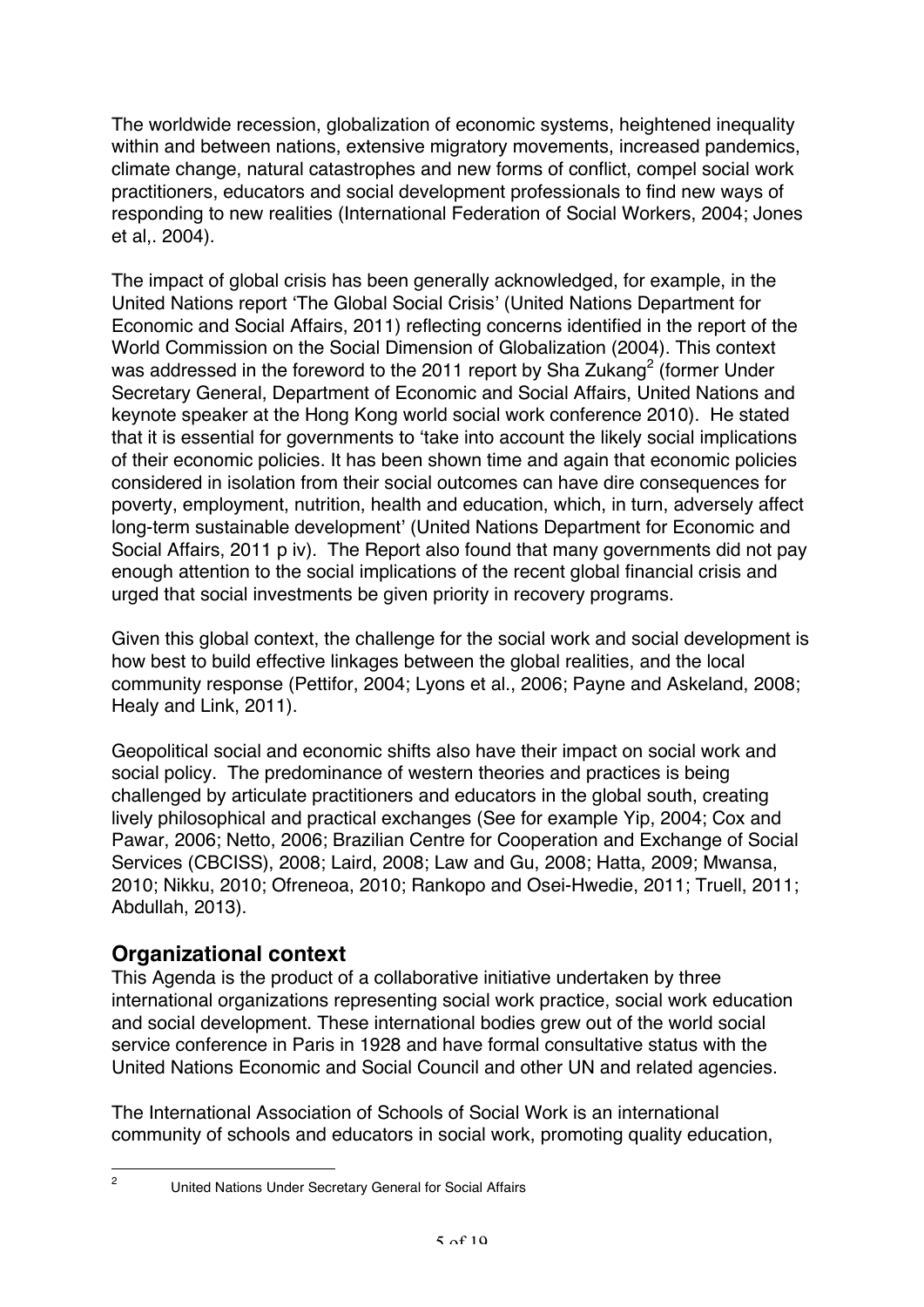training and research in the theory and practice of social work, administration of social services and formulation of social policies. IASSW speaks on behalf of 2,000 schools of social work including 500,000 students.

The International Council on Social Welfare is a global, non-governmental organization which represents tens of thousands of organizations around the world that are actively involved in programs to promote social welfare, social development and social justice.

The International Federation of Social Workers is the global federation of national social work organizations representing 100 countries with over 1 million social workers.

The three organizations have cooperated more or less closely over the 80 or more years of their existence. They jointly own the journal *International Social Work* and have organized several joint conferences regionally and globally. IASSW and IFSW have jointly published the Global Definition of Social Work (currently under review) (International Federation of Social Workers and International Association of Schools of Social Work, 2001), the statement of ethical principles (International Federation of Social Workers and International Association of Schools of Social Work, 2004) and the Global Standards for the Education and Training of the Social Work Profession (International Association of Schools of Social Work and International Federation of Social Workers, 2004). In the current context, they recognize the professional and organizational value of sharing strategy and common purpose. They recognize the need to link social work education and practice and sustainable social development into a single collaboration. They are also committed to promoting wider partnerships, such as the links with the Social Work Health Inequalities Network (Bywaters et al., 2009; Fish and Karban, 2013) and the Commonwealth Organization for Social Work as well as with service user organizations.

### **History of The Agenda**

*The Agenda* process started in 2004, arising from a series of parallel developments in the three global bodies. The IFSW Executive agreed that the Federation needed to develop strategies to provide clearer professional leadership in response to the changing social context and evidence of world-wide low morale and loss of confidence felt by social worker practitioners (Stevens and Higgins, 2002; Jones, 2005; DePanfilis and Zlotnik, 2008; Vyas and Luk, 2011). At the same time, IASSW was exploring strategies for increasing global influence and ICSW was changing the relationship between global conferences and its advocacy strategy. To pursue each of these goals, the three organizations had decided to hold joint world conferences and started planning a major conference in Hong Kong in 2010. Building global partnerships and planning global conferences takes time, involving internal democratic processes and relationship building.

Having made the agreement, the three organizations sustained the commitment and gradually developed plans and a shared analysis. The 2010 conference program was shaped to support the development of a world social agenda and the three organizations began examining how the process could be supported and sustained.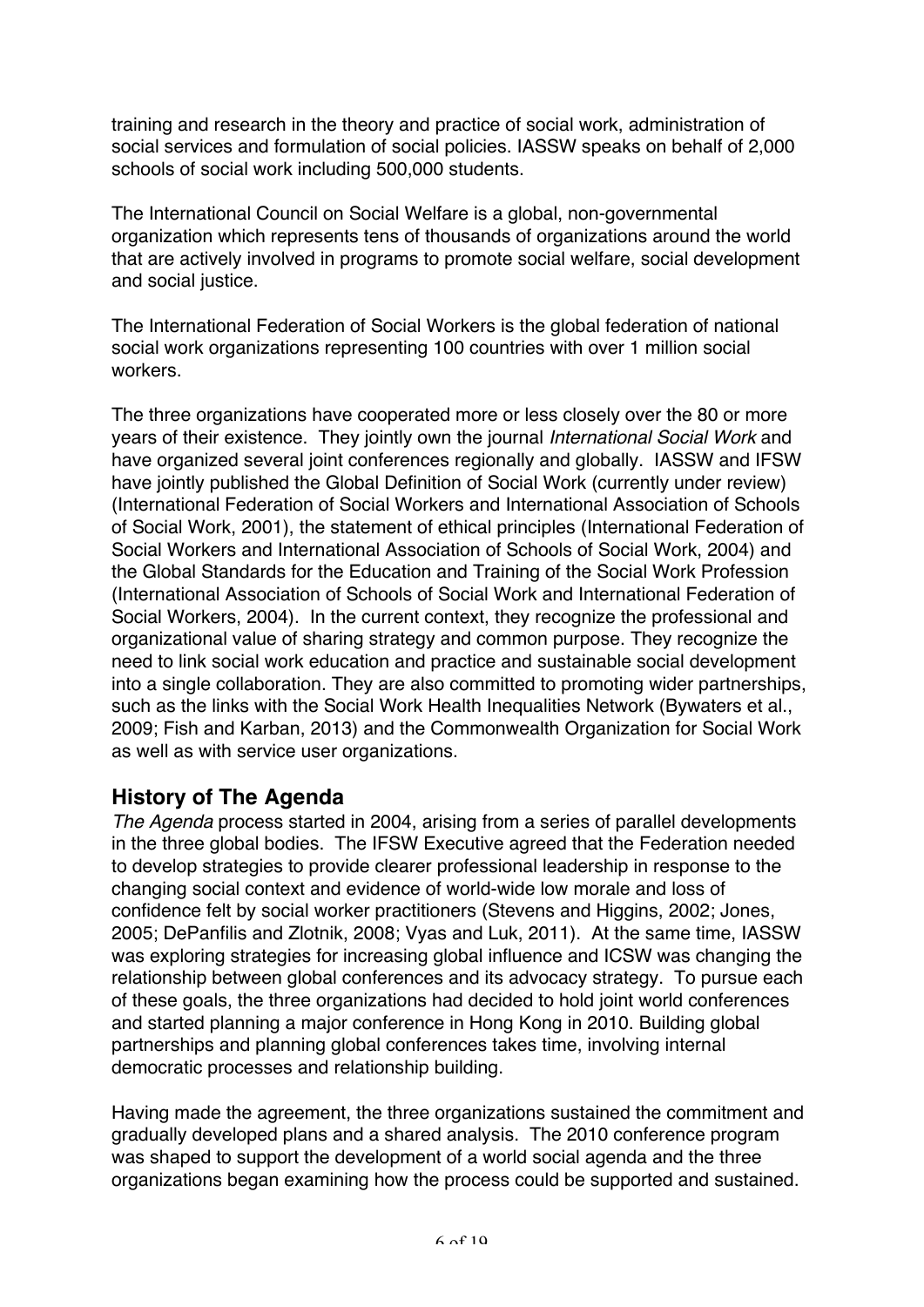Background papers were commissioned and published on the website (see IFSW website) and existing partnerships with UN and other bodies were used to explore the evolving ideas. Members and organizations were invited to examine the papers and to come prepared to participate in the strategic developments. The organizations consulted with social workers, social work educators and social development practitioners.

When *The Agenda for Social Work and Social Development* process started in 2004, it had not been envisaged that the initiative would be launched in a time of major financial and social crisis. When around 3,000 social work practitioners, educators, social development professionals and policy makers came together in the Hong Kong 2010 world conference (see conference website) the new global economic and social reality was becoming clear and the need for shared action seemed even more necessary and urgent. Rapporteurs collated ideas emerging from the conference workshops and presented the outcomes in the closing session. The 3 Global Rapporteurs drew the elements together and, working with the 3 Global Presidents, presented themes and strategies to the closing session.

The following four pillars of *The Agenda* emerged and were endorsed:

- promoting social and economic equalities,
- ensuring the dignity and worth of the person,
- promoting sustainable communities and environmentally sensitive development
- promoting wellbeing through sustainable human relationships.

A commitment to ensuring an appropriate environment for practice and education was added later<sup>3</sup>. The *Global Agenda* received overwhelming support from delegates, who supported the launch of a global movement led by, IASSW, ICSW and IFSW.

The preamble to *The Agenda* which emerged from this process stated its aims as 'developing multiple platforms to foster the emergence of a Global Agenda for the profession through the shared, collective voice of its members'. The shared intention was to engage conference participants and those not able to attend in a new form of dialogue which would identify agreed priorities and shape the action plans of each organization. This was recognized as an ambitious and daring process, with significant risks, but the conference evaluation showed that it had succeeded.

The three founding organizations represent only the beginning of the collaboration. It is intended that further alliances will be built with likeminded movements to maximize the impact of creating positive social change. It is recognized that such change will be most likely to occur when common strategies link *The Global Agenda* with regional and national priorities.

 $\overline{a}$ 3 This formulation was a minor refinement of the four pillars which emerged in Hong Kong and was agreed at the Accra meeting in 2011.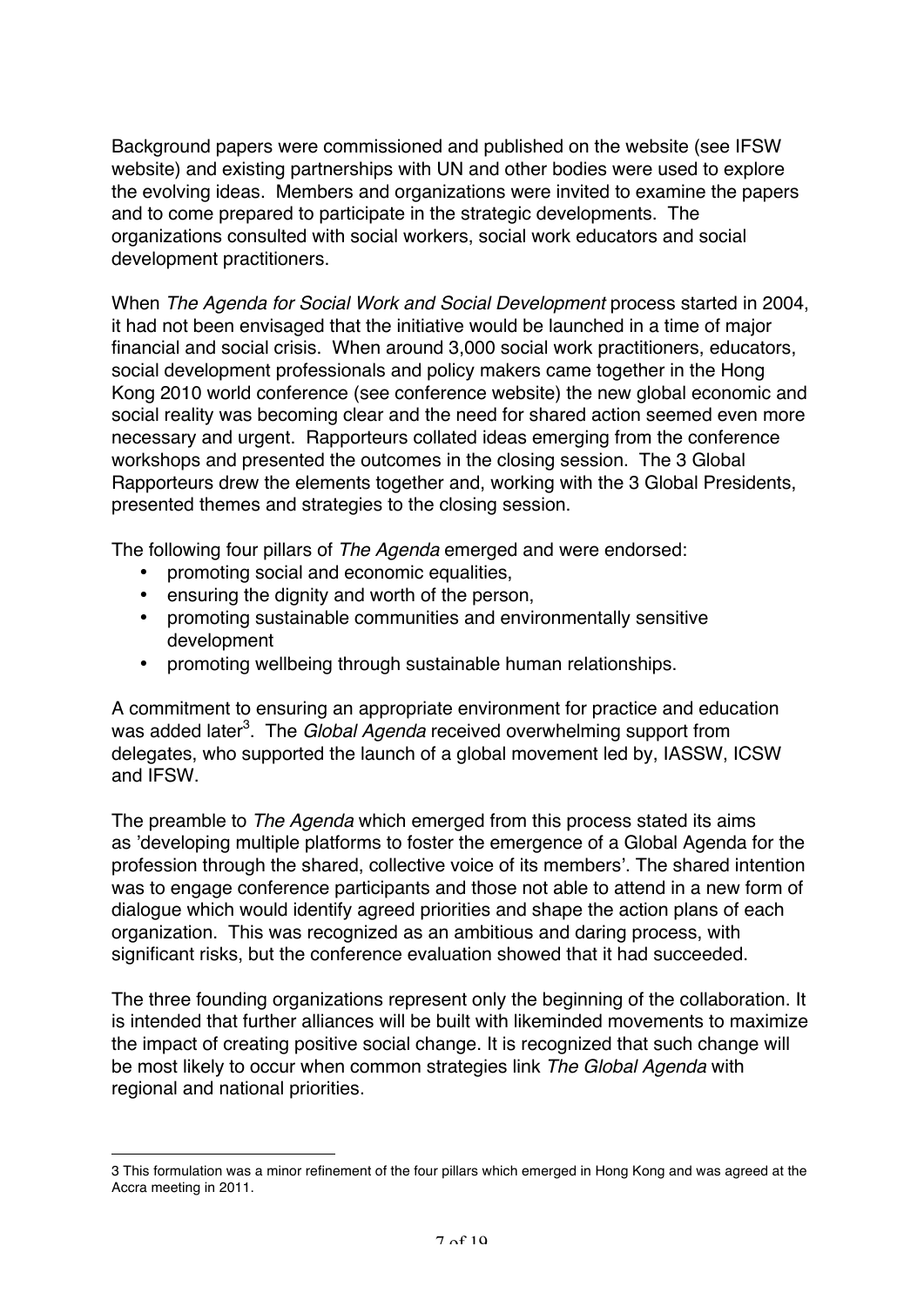Following the conference, the text of *The Agenda* and the supporting documents and action plans were posted on the website and widely distributed throughout the organizations. The core themes identified by the 3,000 participants in Hong Kong were subject to extensive, global debate and feedback, in particular widespread debates in schools of social work and social work agencies on World Social Work Day 2011. The responses broadly endorsed the four priority areas.

The final round of post-conference consultation culminated in a tripartite meeting in Ghana in November 2011 which focused on actions needed by each organization and the partnership to ensure a strategic focus on the 4 priority areas, resulting in a renewed determination to promote social work and social justice. The representatives agreed that:

- the full range of human rights are available to only a minority of the world's population;
- unjust and poorly regulated economic systems, driven by unaccountable market forces, together with non-compliance with international standards for labor conditions and a lack of corporate social responsibility, have damaged the health and wellbeing of peoples and communities, causing poverty and growing inequality;
- cultural diversity and the right to self-expression facilitate a more satisfactory intellectual, emotional, moral and spiritual existence, but these rights are in danger due to aspects of globalization which standardize and marginalize peoples, with especially damaging consequences for indigenous and first nation peoples;
- people live in communities and thrive in the context of supportive relationships, which are being eroded by dominant economic, political and social forces;
- people's health and wellbeing suffer as a result of inequalities and unsustainable environments related to climate change, pollutants, war, natural disasters and violence to which there are inadequate international responses.

Recognizing these realities, the representatives formulated key objectives related to each of the four key themes of *The Agenda* which had been agreed in Hong Kong (see above). Each theme targets commitments to three areas. The first set of commitments focuses our joint activities on presenting a social work and social development perspective in our work at the United Nations and other international agencies. The second set of commitments recognizes the importance of strong and resilient communities to achieve stable well-being and the importance of the role of social work and social development practitioners in facilitating healthy and strong communities. The third set of commitments relate to the internal activities of our own organizations, directed towards ensuring that policies and standards are consistent with addressing the root causes of poverty and oppression and promoting sustainable social environments which make a reality of respect for human rights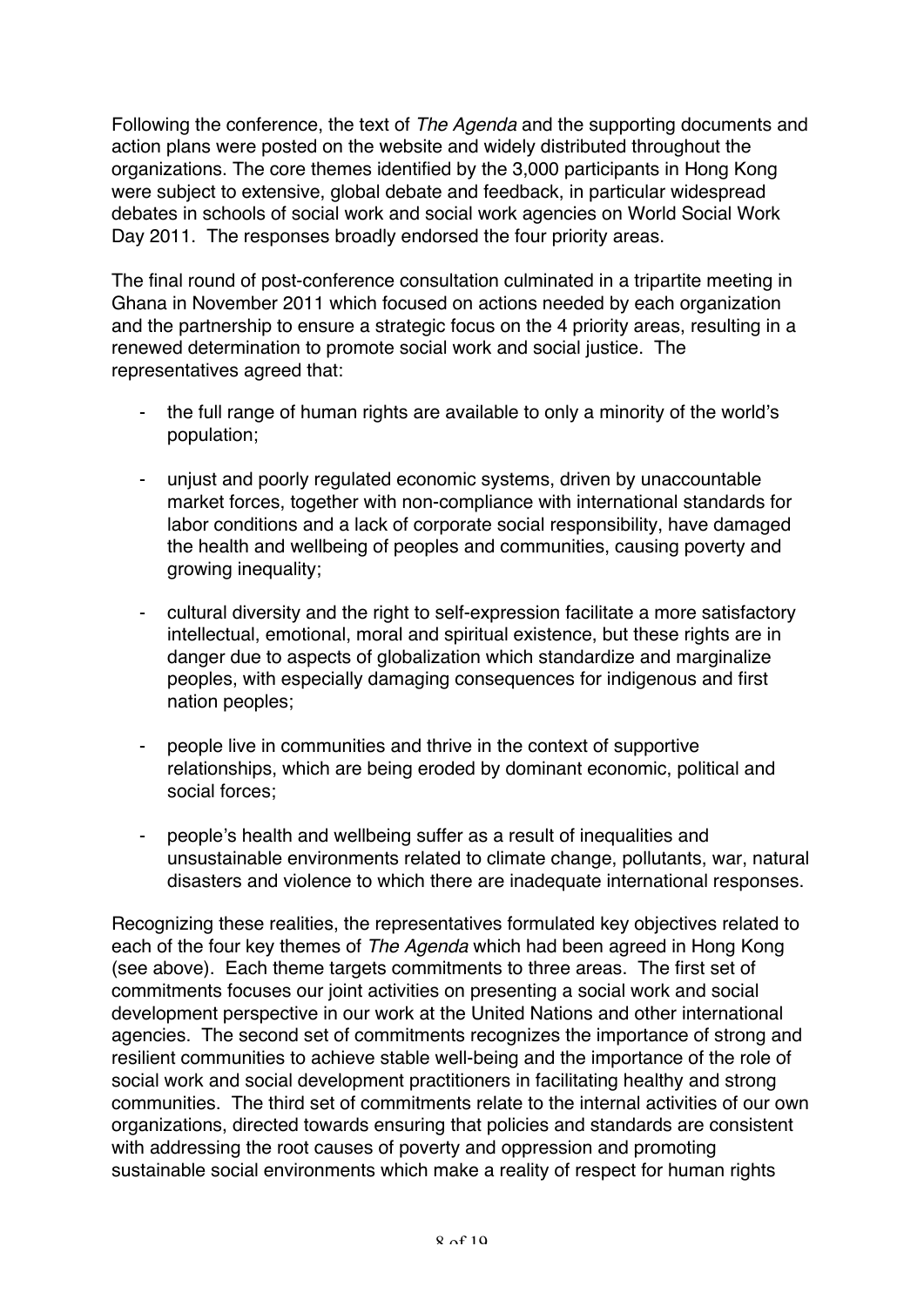and dignity. Finally, the platform recognized the significance of education and training and of the working environment for effective and ethical social work practice and includes commitments to coordinate research and activity to improve these elements.

*The Global Agenda for Social Work and Social Development: Commitment to Action* was formally released in the week of World Social Work Day and UN Social Work Day in March 2012 (International Federation of Social Workers et al., 2012) at simultaneous events in Geneva and New York.

*The Agenda* was received on behalf of the United Nations by Helen Clark (Head of the United Nations Development Program). She commented:

'It is an honour for me to accept the Global Agenda for Social Work and Social Development on behalf of the UN, and to congratulate the International Federation of Social Workers, the International Association of Schools of Social Work, and the International Council on Social Welfare on developing The Agenda.

'I understand that the Global Agenda was adopted with the overwhelming support of delegates to the joint conference of your three organisations in Hong Kong. That suggests that there is a widely shared and clear vision across the international social worker community, which gives the Global Agenda great credibility. ….

'We too are pledged to address the root causes of poverty, oppression, and inequality. We support the call in the Global Agenda "to create a more socially-just and fair world which we will be proud to leave to future generations" ….

'For more than a century, the social work profession has been at the forefront of promoting human rights and supporting people to realize their full potential. Various arms of the United Nations have worked with your organisations in global fora, and alongside social workers in-country to advance progress on the Millennium Development Goals, engage citizens in development, and strengthen social protection systems. …..

'the formal presentation of your Global Agenda also reminds us of the shared vision and values we have, and of the importance of working together for a better world' (Clark 2012).

*The Agenda* was also received in the Geneva office of the United Nations by Assane Diop, International Labour Organisation (ILO) Executive Director. He referred specifically to the Social Protection Floor Initiative and said that the large number of social workers and social development workers were needed to help:

'Create the political will to build the Social Protection Floor' 'Create public awareness about the need for the social protection floor', and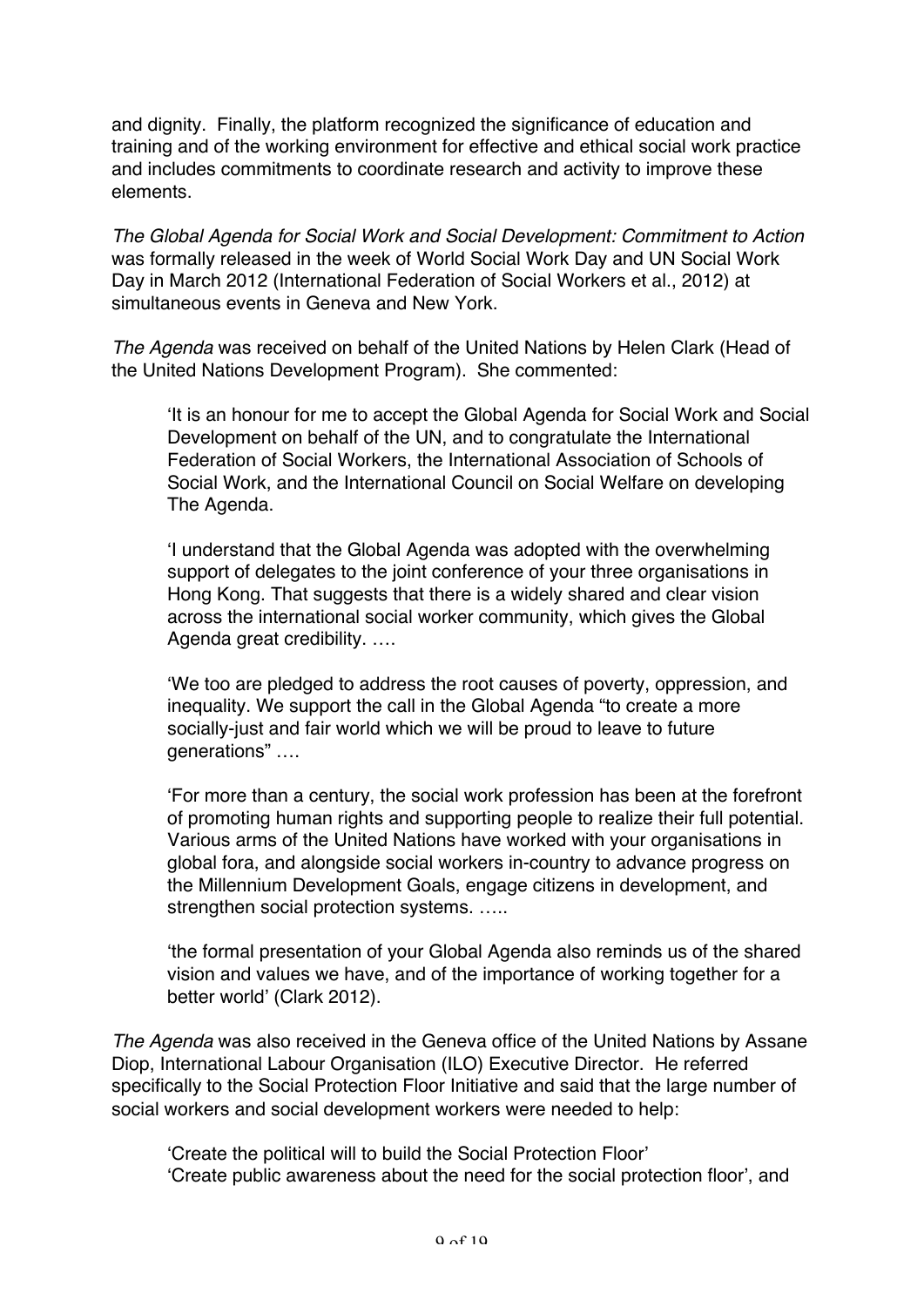'Design, implement and monitor the Social Protection Floor.' (Diop, 2012)

Mr Diop said there was 'formidable support for the mandate of the Global Agenda' in the United Nations. He further said that social protection in all aspects of social and economic life was a necessity for all people to live in dignity and that the Social Protection Floor (SPF) should be visible in all countries of the world.

*The Agenda* has also been received by the UN in Nairobi, Santiago de Chile and Bangkok and by a number of international bodies including the African Union, Commonwealth Foundation, Council of Europe and Social Platform of NGOs in Europe.

The Stockholm Joint World conference in July 2012, commissioned by IFSW, IASSW and ICSW, enabled participants to focus on implementation of *The Agenda* and strategies for action (see conference website). The three Presidents, in separate speeches on behalf of the 3 organizations, restated the commitment to joint work on *The Agenda* and to monitor its implementation.

The next stage of the implementation strategy includes a commitment to launch and promote a Global Observatory, drawing from a global network of regional centers, to support implementation of *The Agenda*, research its impact and study the work environments which promote positive outcomes in social work and social development.The plans for the Observatory were agreed at a tripartite meeting in Paris in November 2012. The Observatory will present its first report to the 2014 world conference in Melbourne, drawing on regional and national reports, focusing on the first Agenda theme - promoting social and economic equality. This theme is also the focus of World Social Work Days in March 2013 and 2014. The report will be published, to coincide with the conference, as a supplement to a special issue of International Social Work which will include papers on social and economic development,

### **The Impact of The Agenda on the Social Work Profession**

The objectives set out in *The Agenda* are having and will continue to have far reaching implications for the social work profession. Each of the five objective areas of *The Agenda* specifies that each organization will adjust its policies, and other official documents, to ensure they are consistent with *The Agenda*.

IFSW, for example, is undergoing strategic change as *The Agenda* evolves the professional focus and culture of international social work. This is in part due to the outward looking nature of *The Agenda*, with a strategic commitment to use new media, to consult and involve social workers, to plan and coordinate global activity more effectively and to engage systematically with United Nations agencies and other partners. Whilst the Federation has had many past successes working with others to influence global policy statements, such as the UN Declaration on Indigenous Peoples and work on extreme poverty and human rights, there has not been an over-arching policy framework and strategy. In practice, the international profession has tended to be more focused on developing the identity and professional status of social work at global level. This was demonstrated in the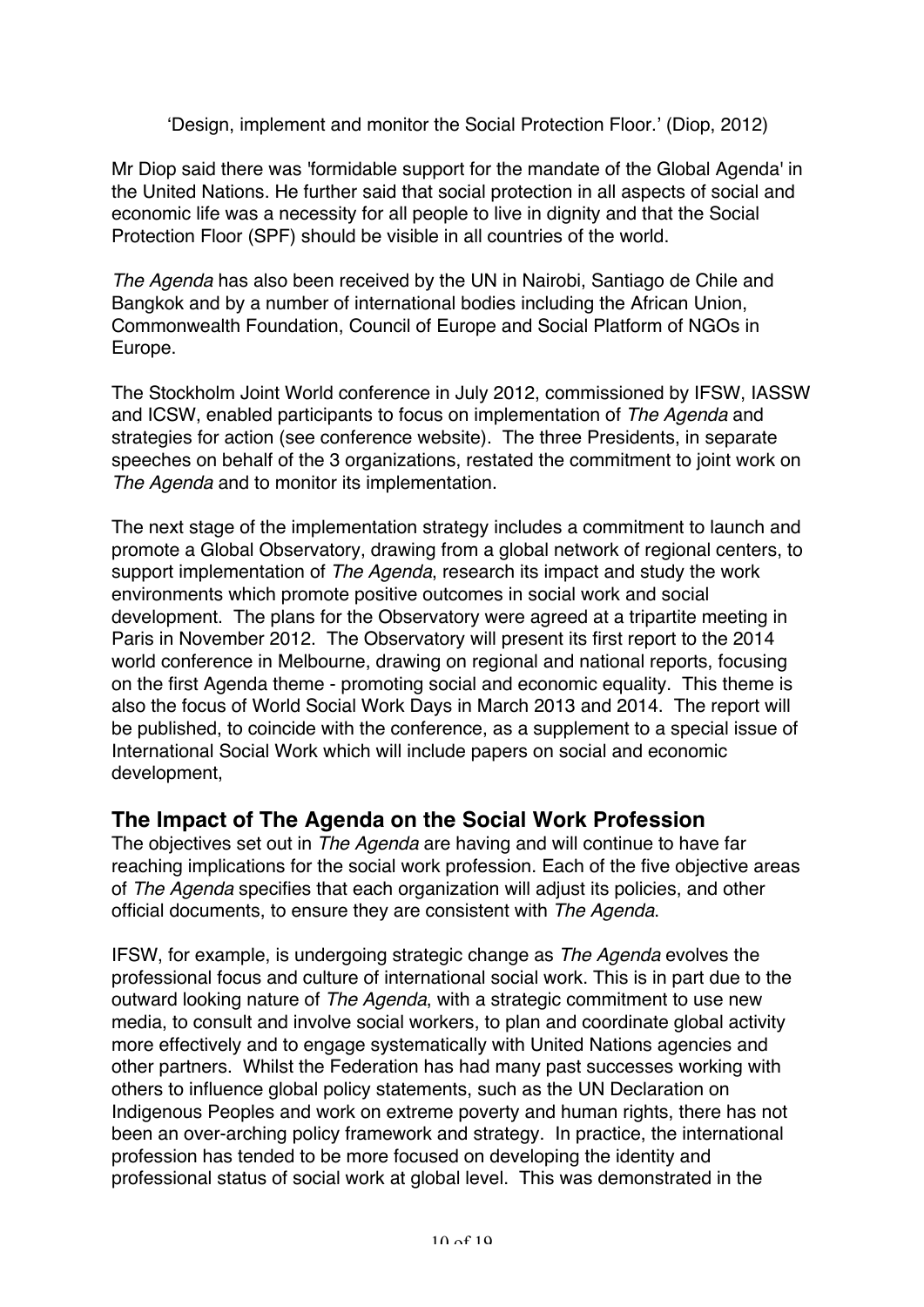official Aims of the Federation, which stressed the establishment of national organizations of social workers and bringing the organizations together for exchange of ideas and the formulation of polices.

*The Agenda* objectives clearly indicate a new set of political intentions for the 3 global organizations. The strategy more explicitly focuses on changing the dynamics that affect the people who use social work services, as demonstrated in *The Agenda* commitments document:

We commit ourselves to supporting, influencing and enabling structures and systems that allow people to have power over their own lives.

We commit ourselves to supporting, influencing and enabling structures and systems that positively address the root causes of oppression and inequality.

We commit ourselves wholeheartedly and urgently to work together, with people who use services and with others who share our objectives and aspirations, to create a more socially-just and fair world that we will be proud to leave to future generations.

#### **The influence of The Agenda on global policies**

The Agenda compels social work professional organizations and social workers to advocate a social work perspective in the political systems that affect the wellbeing of their clients. For example, writing in *International Social Work,* Truell (2012) called for changes to the trade system to regulate economic activity, in the context of reflections on the Occupy demonstrations:

'Through The Agenda Commitments (2011), The International Federation of Social Workers (IFSW), The International Association of Schools of Social Work (IASSW) and The International Council on Social Welfare (ICSW) supports the International Labour Organization's call for international standards to regulate the global workforce conditions and trade arrangements to create a socially just and sustainable global economy. …Socially-just global economic frameworks would be based on: human rights, fair pricing, international standards of labor conditions, corporate social responsibility, capacity building, agreed forms of dialogue underpinning supply and demand agreements - enabling all parties to participate, and enhancing communal rights and benefit sharing' (Truell, 2012 p593).

Another example of the impact of *The Agenda* is seen in the IFSW announcement of a conference in South Africa that will 'give voice to peoples who are targeted by social development policies and for their voices to influence the policy development frameworks' (see conference website). The conference scheduled for 2013 was planned to influence the policies and structures that will replace the United Nations Millennium Development Goals when they expire in 2015.

*The Agenda* partners have also been actively influencing the United Nations by issuing joint statements through their formally consultative status. One such example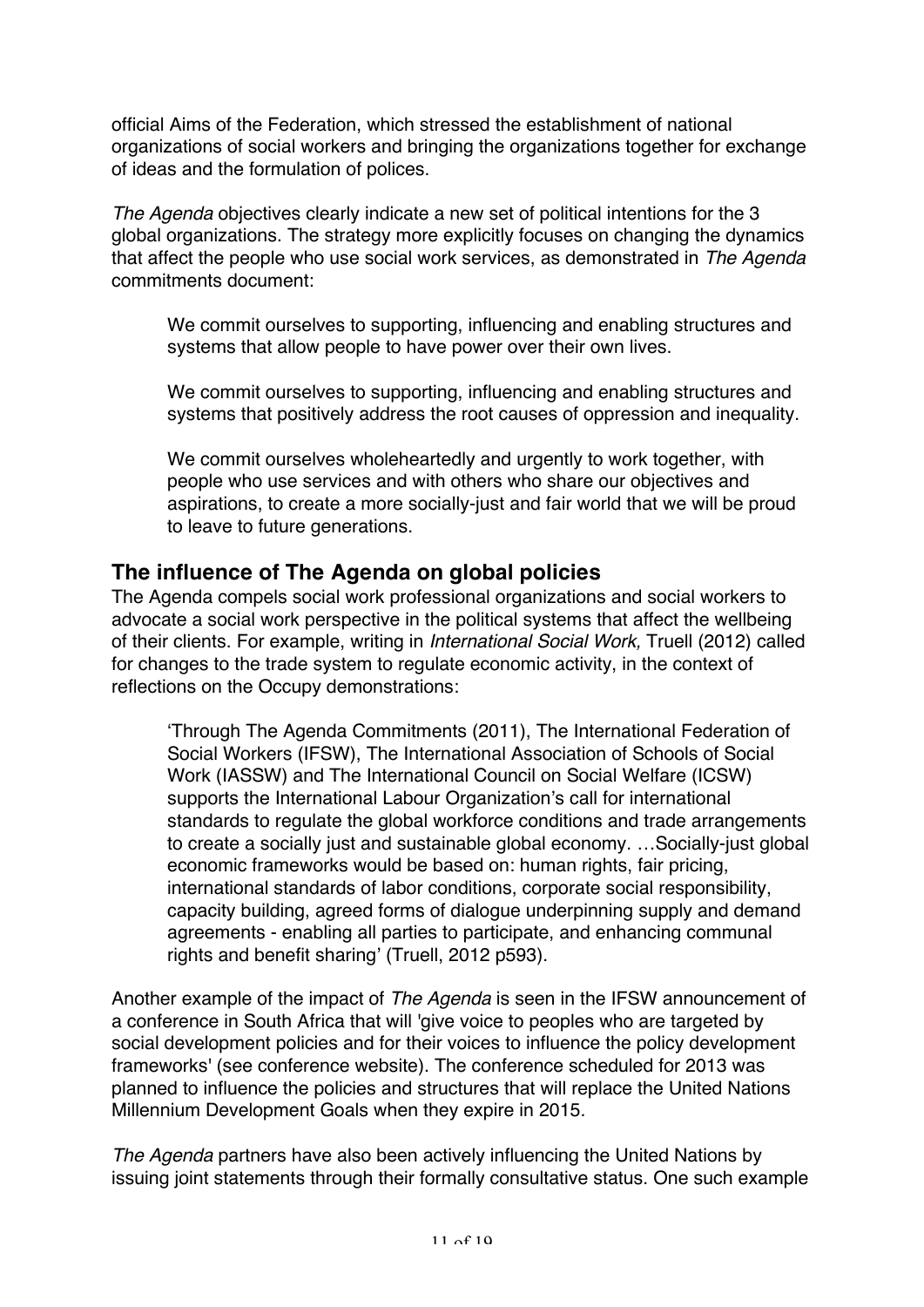is a statement on '*social and human rights questions: social development*' (International Association of Schools of Social Work and International Federation of Social Workers, 2012):

As Social Workers, Educators and Social Development practitioners we witness the daily realities of people living in poverty and the multiple systems that alleviate hunger, ill health and exploitation. We therefore make the following statement to UN member-states that are responding to their people living in poverty and to member-states that benefit from the exploitation of impoverished countries. 1, People cannot be developed and managed by others: Our frontline experience has taught us that to escape from poverty people need to be actively involved in their own futures. They need to be able to contribute to best practice ideas, and as leaders, they need to be able to form collaborative engagements with funding bodies, managers of resources and other systems for support. 2, Basic minimum levels of social protection: As global bodies representing international social work and social development we know that poverty is worst where there are no social protection systems covering the lifespan. We support the UN's call for a minimum social protection floor to be built in every country. 3, Poverty eradication through systemic responsibility: As social workers and social development practitioners we understand that in many instances poverty is sustained through exploitive systems. We advocate for trade systems to be based on human rights, fair pricing, international standards of labor conditions, corporate social responsibility, capacity building, agreed forms of dialogue underpinning supply and demand agreements - enabling all parties to participate, and benefit sharing.

We, as frontline workers, social work educators and members of affected communities commit ourselves to assist in bridging the links between people living in poverty, national governments, regional authorities and international frameworks. We welcome working with UN member-states and the UN agencies to fulfill the vision of eradicating poverty and fulfilling the MDGs.

Another regional example of translating the objectives of *The Agenda* into political advocacy was the Statement on Austerity submitted by IFSW to the European Union in 2013 jointly with the IFSW member organizations living through the negative effects of austerity (International Federation of Social Workers, 2013). This statement highlighted the need to ensure people's wellbeing was not subject to the whims of the economic market:

This is not a crisis of the Euro; it is a crisis for people. The EU's market driven strategy of pursuing 'austerity' and 'competition' is not producing the anticipated 'growth'. Instead it is producing entrenched poverty, placing the peoples of the affected countries at risk of civil violence, and critically undermining the possibilities for rebuilding the affected societies.

The EU directions are driving massive job losses, price increases, economic/social and personal depression, loss of the skilled workforce,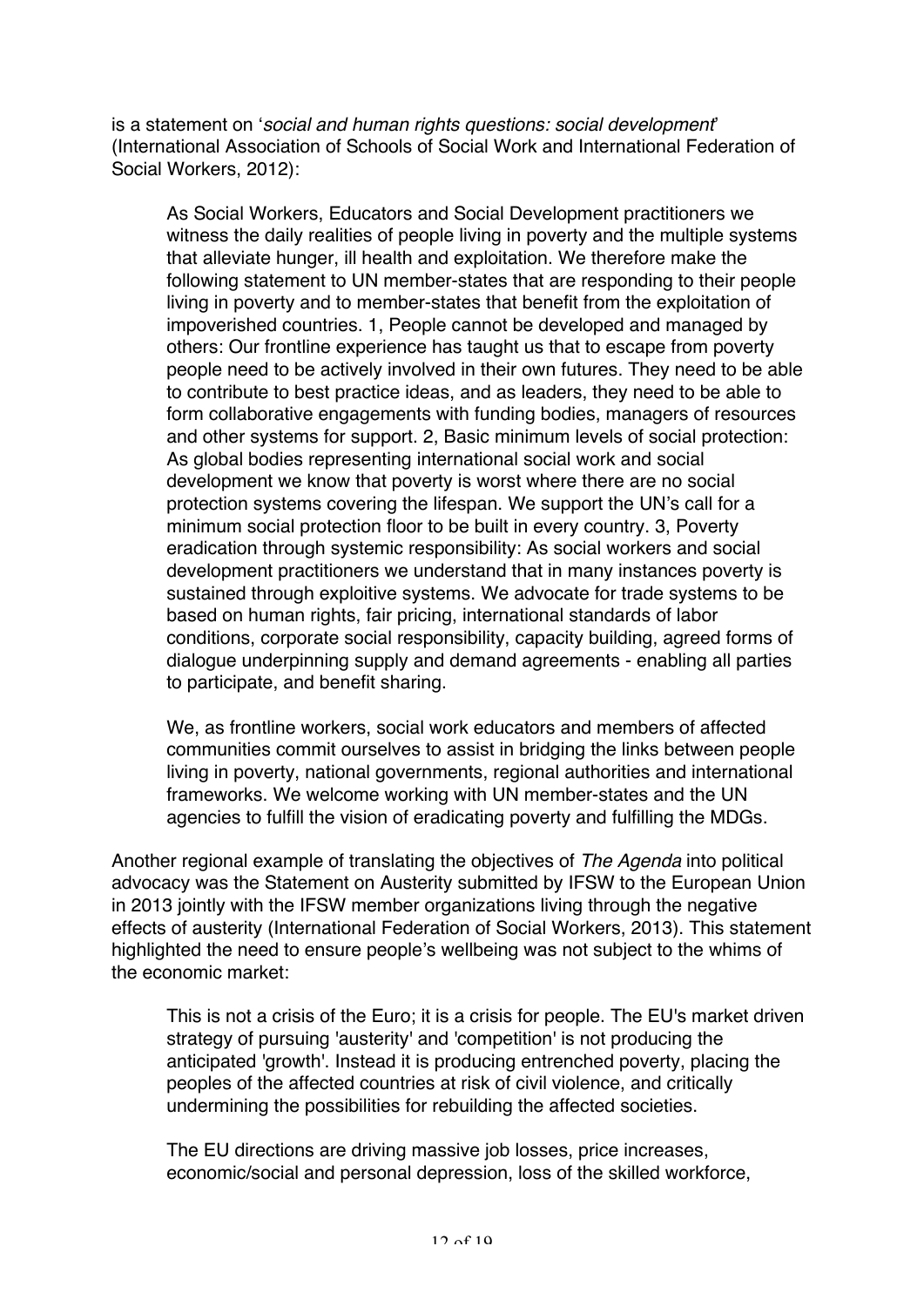business failure and increased inequality. Further, as people have lost access to adequate housing, health and education services critical problems are multiplying and will have lasting implications for the future generations. Such environments, as expected, have seen the significant growth of extreme right wing political parties/organizations that attack the vulnerable, disabled and immigrants, and hold the potential to destabilize democratic processes.

As international professionals who see the results of both strong and weak communities and societal structures, we witness that resourced and confident communities are the cornerstone of a stable and thriving economy. Businesses want to operate in environments where the workforce is skilled, secure and reliable and there is sustainable demand from consumers. We therefore call upon the EU to abandon austerity and free market approaches and urgently introduce new processes that bring the affected parties together to establish long-term and planned solutions, which emphasize: People living in a coherent, stable and equitable environments, and sustainable economies.

## **Concluding remarks: building capacity and impact**

The 2014 Global Observatory report will be a significant landmark for the 3 organizations and global social work and social development. This first global report will consolidate The Agenda strategy and provide new avenues for interacting with the United Nations and other global policy bodies. It is envisaged that the biannual reports will increase in significance, not only within the social work community but also in wider social policy arenas. To achieve this ambitious objective, a more robust infrastructure needs to be developed. The three organisations will be inviting bids from regional partnerships including partners form education, practice and social policy sectors. The global observatory structure which will be directed by the 3 organizations with the potential to involve new partners.

The process of developing *The Global Agenda* has re-established the connection between the practice of social work, wherever that might be in the world, the education of social workers and the development of social policy at national, regional and global levels. Making statements on social policy is not new for international social work organizations, but *The Agenda* platform, which was developed by social workers throughout the world, gives new energy and commitment for taking such political positions, with and alongside, the people who use social work services. *The Agenda* represents the beginning of a long term commitment to advocate for new social systems that address the root causes of poverty and oppression and to challenge the social forces which erode personal wellbeing. It is recognized that many more policies and action platforms, underpinned by the values of social work, will be needed to ensure that *The Agenda* has impact in daily practice and on the education and training of tomorrow's social workers.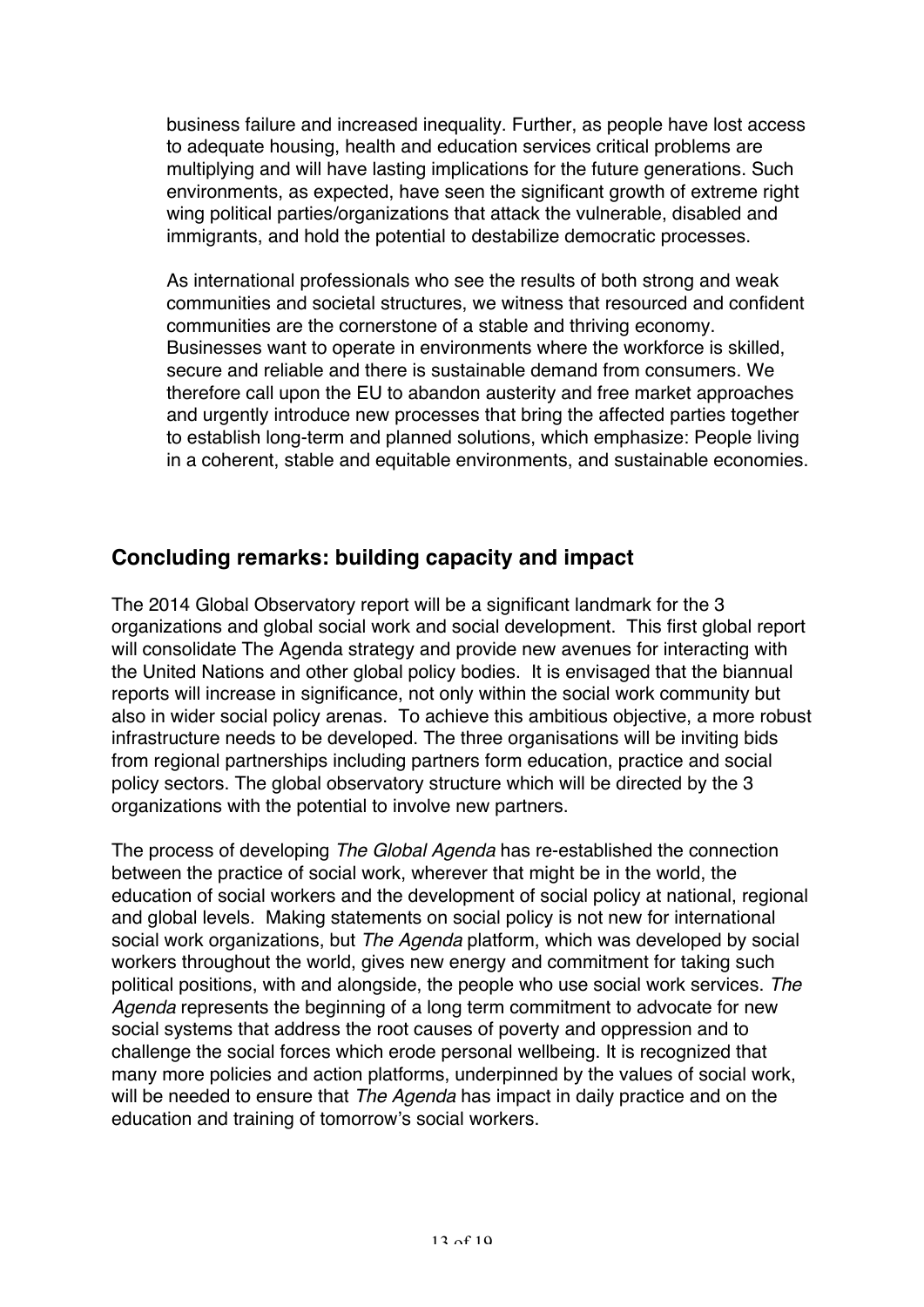# **Glossary**

Agenda - a program of action

Social work – a professional activity undertaken by qualified social workers

Service user – a person who receives social services, a consumer of social services, a client of a social worker, a person who works alongside social workers to organize and deliver social services for those who have a similar social issue to themselves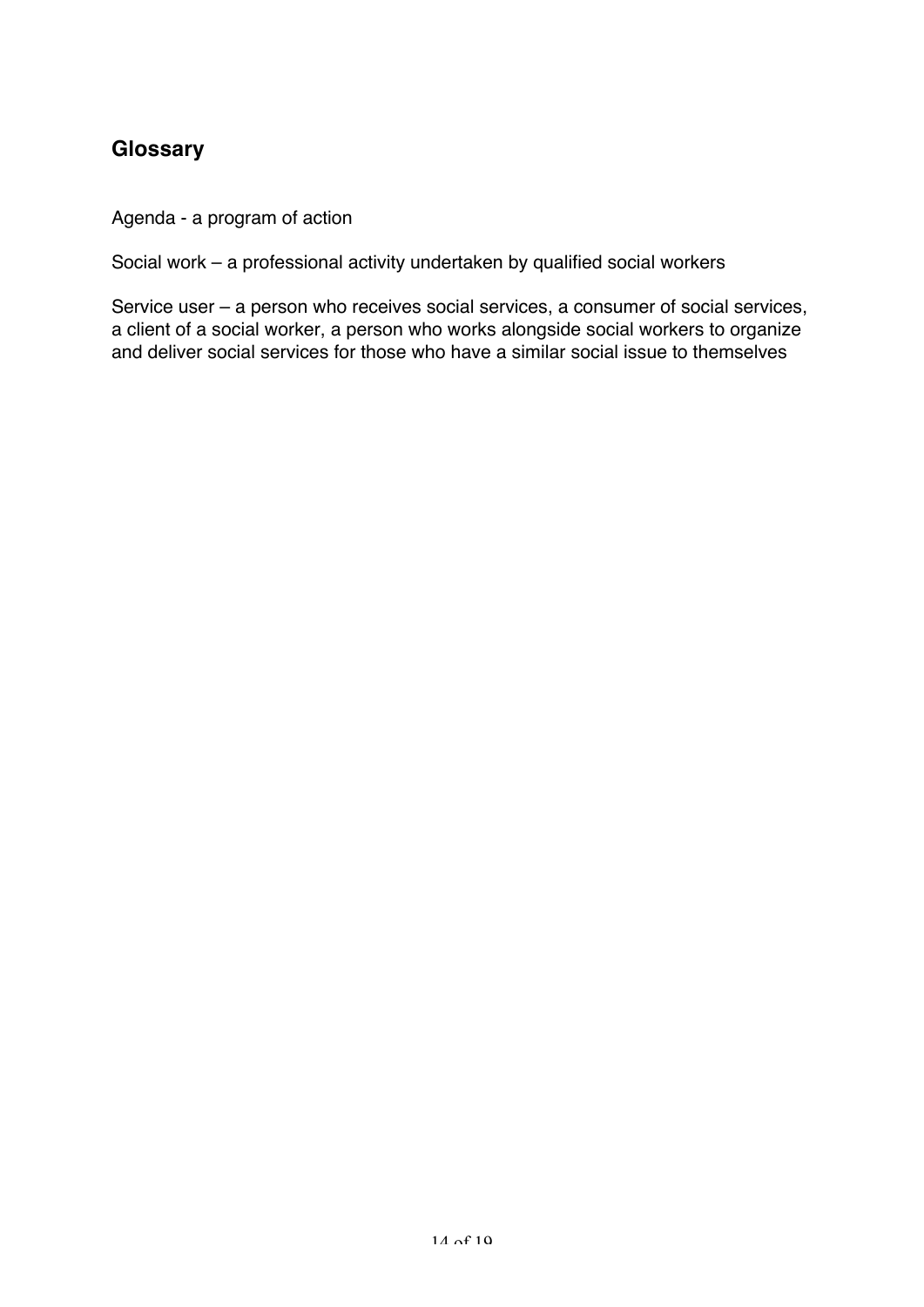## **REFERENCES IN THE TEXT**

- Abdullah, S. 2013. Multicultural social work and national trauma: Lessons from South Africa. International Social Work [Online]. http://isw.sagepub.com/content/early/2013/01/24/0020872812461019.abstract ?papetoc (accessed 01.03.13).
- Banks, S. & Nøhr, K. (Eds.) 2011. Practising social work ethics around the world. Routledge, London.
- Brazilian Centre for Cooperation and Exchange of Social Services (CBCISS). The dynamics of welfare in globalization: lessons from the past, challenges for today and tomorrow. 33rd ICSW Global Conference: Brazilian Preparatory Conference Meeting, 2008 Rio de Janeiro. CBCISS.
- Bywaters, P., Mcleod, E. & Napier, L. (Eds.) 2009. Social work and global health inequalities: practice and policy developments. The Policy Press, Bristol.
- Chan, C. 2000. Chinese culture and values in social work intervention, in: Tan, N.-T. & Envall, E. (Eds.) Social work around the world. IFSW, Bern.
- Clark, H. 2012. Helen Clark: Opening remarks on the occasion of World Social Work Day. United Nations Development Programme, New York. http://www.undp.org/content/undp/en/home/presscenter/speeches/2012/03/26 /helen-clark-opening-remarks-on-the-occasion-of-world-social-work-day (accessed 22.08.13).
- Cox, D. & Pawar, M. 2006. International social work: Issues, strategies and programmes. Sage Publications, New Delhi.
- Depanfilis, D. & Zlotnik, J. L. 2008. Retention of front-line staff in child welfare: a systematic review of research. Children and Youth Services Review, 30, 995- 1008.
- Diop, A. 2012. Opening remarks on the occasion of Social Work Day at the United Nations, Geneva.

www.youtube.com/watch?v=0BgCCkRnJgA&feature=youtu.be (accessed 22.08.13).

- Dominelli, L. 2012. Green social work: from environmental crises to environmental justice. Polity Press, Cambridge.
- Fish, J. & Karban, K. 2013. Health inequalities at the heart of the social work curriculum. Social Work Education: the International Journal [Online]. http://www.tandfonline.com/doi/abs/10.1080/02615479.2012.742502 (accessed 10.01.13).
- Hatta, Z. A. 2009. The Sufic paradigm for stress management and its contribution to a model of social work practice. Asian Social Work and Policy Review, 3, 113- 121.
- Healy, L. M. & Link, R. J. (Eds.) 2011. Handbook of international social work: Human rights, development, and the global profession. Oxford University Press, Oxford.
- Hugman, R. 1995. Ethical issues in social work. Routledge, Abingdon.
- International Association of Schools of Social Work & International Federation of Social Workers 2005. Global standards for the education and training of the social work profession. IASSW/IFSW, Bern. http://ifsw.org/policies (accessed 08.04.13).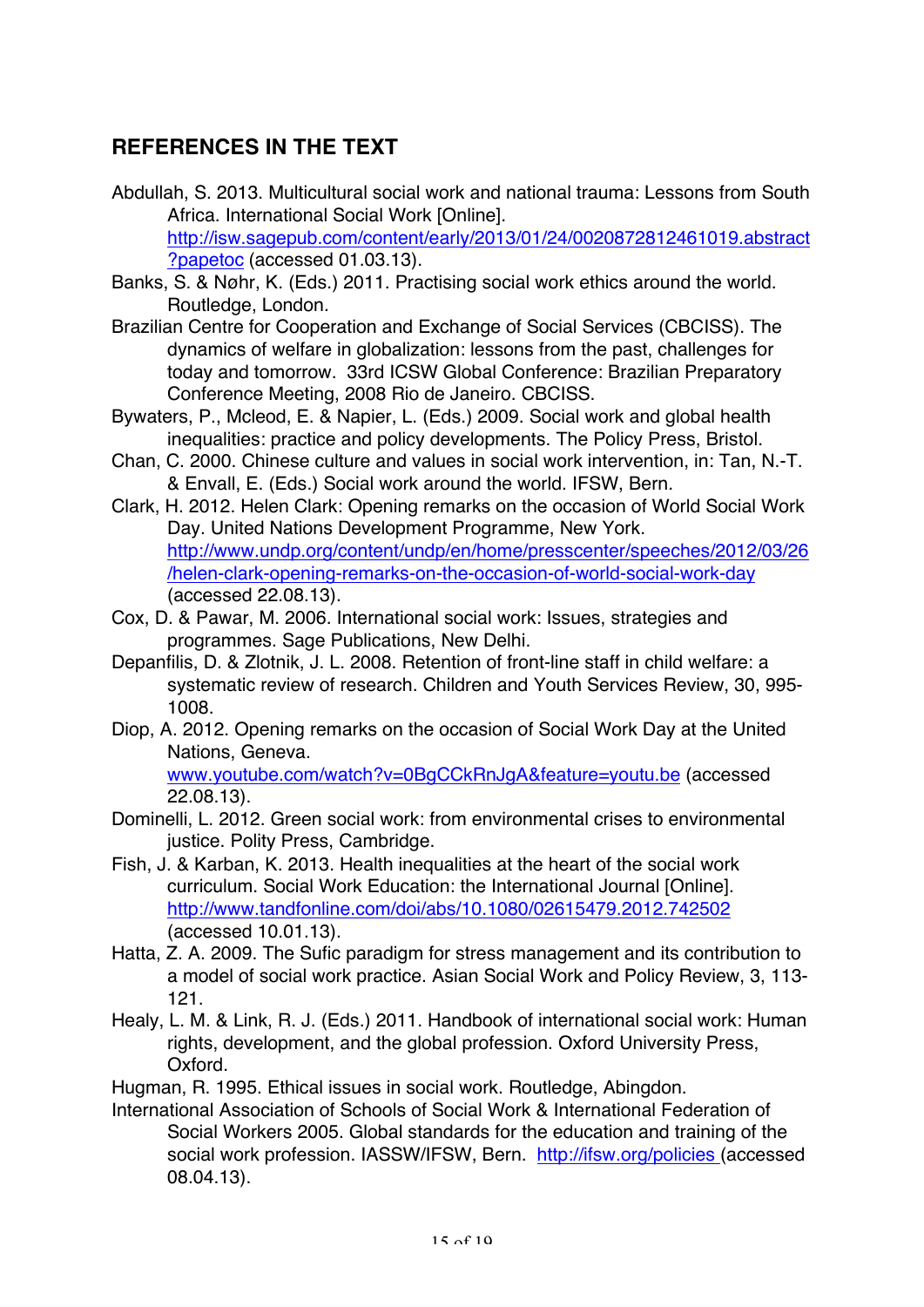- International Federation of Social Workers 2004. International policy statement on globalisation and the environment. International Federation of Social Workers, Bern. www.ifsw.org/en/p38000222.html (accessed 21.04.06).
- International Federation of Social Workers 2012. Social and human rights questions: social development. Statement submitted by International Federation of Social Workers, a non-governmental organization in consultative status with the Economic and Social Council. United Nations, New York. http://daccess-dds-

ny.un.org/doc/UNDOC/GEN/N12/312/05/PDF/N1231205.pdf?OpenElement (accessed 08.04.13).

- International Federation of Social Workers 2013. Statement on austerity presented to Commissioner László Andor, European Commissioner for Employment, Social Affairs and Inclusion. International Federation of Social Workers, Bern. International Federation of Social Workers (accessed 08.04.13).
- International Federation of Social Workers & International Association of Schools of Social Work 2001. Statement on the definition of social work. International Federation of Social Workers, International Association of Schools of Social Work, Bern. http://ifsw.org/policies (accessed 08.04.13).
- International Federation of Social Workers & International Association of Schools of Social Work 2004. Statement of Ethical Principles. International Federation of Social Workers, Bern. http://ifsw.org/policies (accessed 08.04.13).
- International Federation of Social Workers, International Association of Schools of Social Work & International Council on Social Welfare. 2012. The global agenda for social work and social development: commitment to action. www.globalsocialagenda.org (accessed 20.03.12).
- International Labour Organisation 2013. Jobs, growth and social justice. International Labour Organisation, Geneva.
- Jones, D. N. 2005. Social work on the global stage: time to assert our vision and self confidence. Professional Social Work.
- Jones, D. N., Johannesen, T. & Dodds, I. 2004. International Social Work, Globalization and the Environment, in: Tan, N.-T. & Rowlands, A. (Eds.) Social work around the world III. International Federation of Social Workers, Bern.
- Jones, D. N. & Truell, R. 2012. The Global Agenda for Social Work and Social Development: A place to link together and be effective in a globalized world. International Social Work, 55, 454-472.
- Laird, S. E. 2008. Social Work Practice to Support Survival Strategies in Sub-Saharan Africa. British Journal of Social Work, 38, 135-151.
- Law, A. K.-C. & Gu, J. X. 2008. Social work education in mainland China: development and issues. Asian Social Work and Policy Review, 2, 1-12.
- Lyons, K., Manion, K. & Carlsen, M. 2006. International Perspectives on Social Work. Palgrave Macmillan, Basingstoke.
- Mwansa, L.-K. J. 2010. Challenges facing social work education in Africa International Social Work, 53, 129-136.
- Netto, J. P. 2006. Ditadura e serviço social. Cortez, São Paulo.
- Nikku, B. R. 2010. Social work education in Nepal: major opportunities and abundant challenges. Social Work Education, 29, 818-830.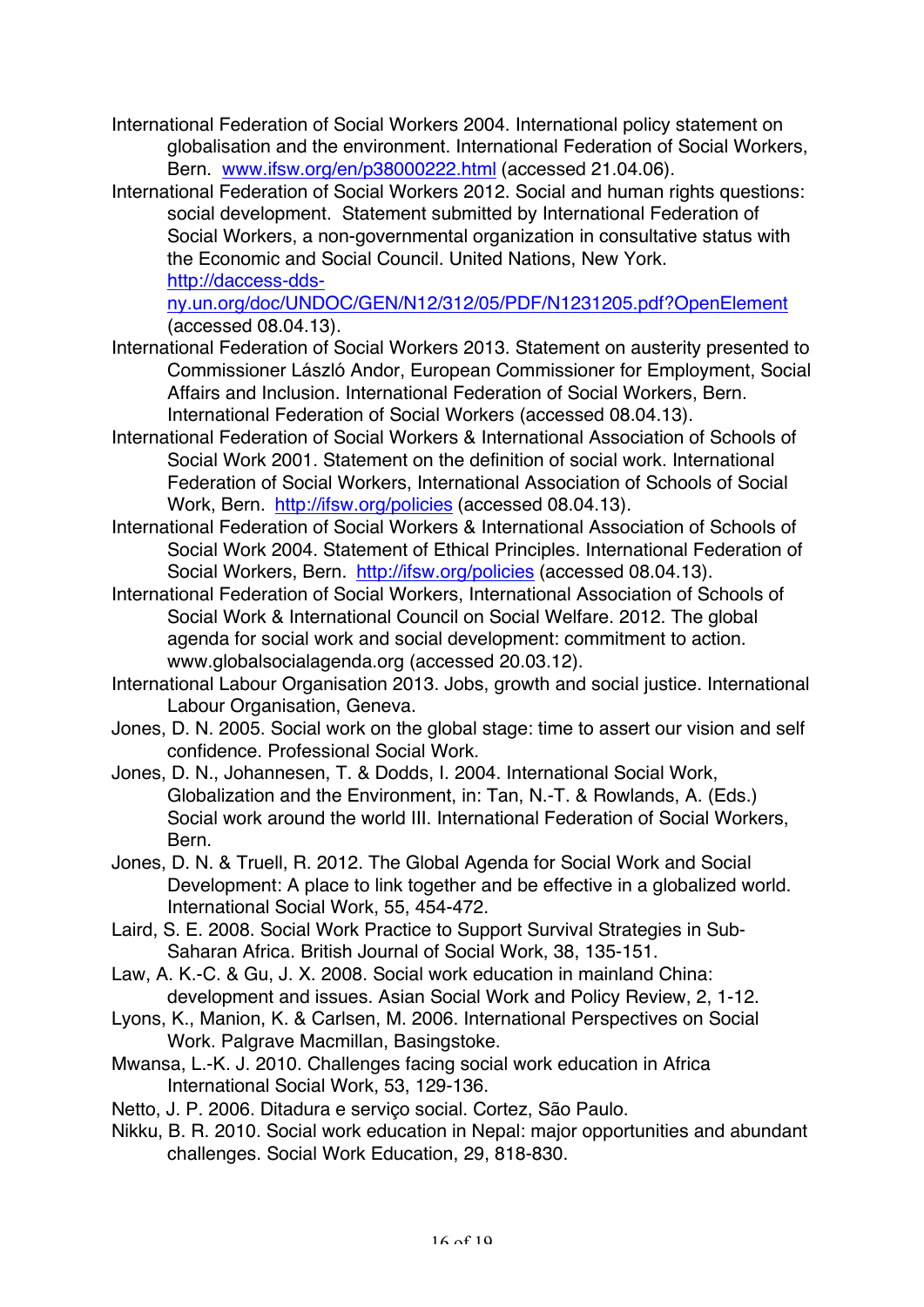- Ofreneoa, R. E. 2010. Will Asia and the world waste the crisis? Policy coherence and social protection for all (Special Issue: Social Security and Development in East Asia ). China Journal of Social Work, 3, 5-17.
- Payne, M. & Askeland, G. A. 2008. Globalization and international social work: postmodern change and challenge. Ashgate London.
- Pettifor, J. L. 2004. Professional ethics across national boundaries. European Psychologist, 9, 264-274.
- Rankopo, M. J. & Osei-Hwedie, K. 2011. Globalization and culturally relevant social work: African perspectives on indigenization. International Social Work, 54, 137-147.
- Stevens, M. & Higgins, D. J. 2002. The influence of risk and protective factors on burnout experienced by those who work with maltreated children. Child Abuse Review, 11, 313-331.
- Sucharipa, E. Managing conflicts on the international level: can we draw parallels with social work? Danube Conference: Managing conflicts in social work, 30th August 2001 2001 Vienna/Bratislava. Unpublished.
- Sweifach, J., Laporte, H. H. & Linzer, N. 2010. Social work responses to terrorism: Balancing ethics and responsibility. International Social Work, 53, 822-835.
- Truell, R. 2011. 2nd Latin American and Caribbean Meeting 2011 held in Mendoza, Argentina. IFSW, Bern.
- Truell, R. 2012. News and Views from IFSW International Social Work. International Social Work, 55, 593-594.
- United Nations Department for Economic and Social Affairs 2011. The global social crisis: report on the world social situation 2011. United Nations, New York.
- Vyas, L. & Luk, S. 2011. Frazzled care for social workers in Hong Kong: Job stress circumstances and consequences. International Social Work, 54, 832-851.
- World Commission on the Social Dimension of Globalization 2004. A fair globalization: creating opportunities for all. International Labour Office, Geneva.
- Yip, K.-S. 2004. A Chinese Cultural Critique of the Global Qualifying Standards for Social Work Education Social Work Education, 23, 597–612.

# **Reference list**

- Banks, S. and K. Nøhr, (Eds.), 2011. Practising social work ethics around the world. Routledge, London.
- Dominelli, L., 2012. Green social work: from environmental crises to environmental justice. Polity Press, Cambridge.
- Hadorn, M., 2012. Wir müssen beweisen, dass Soziale Arbeit effektiv ist: UN-Welttag der sozialen Arbeit in Genf - David N Jones präsentiert die "Global Agenda. Sozial Aktuell 2012 (5): 40-41.
- Hall, N., Ed., 2006. Social work: making a world of difference. Social work around the world. IFSW/Fafo, Bern.
- Healy, L. M. and R. J. Link, (Eds.), 2011. Handbook of international social work: Human rights, development, and the global profession. Oxford University Press, Oxford.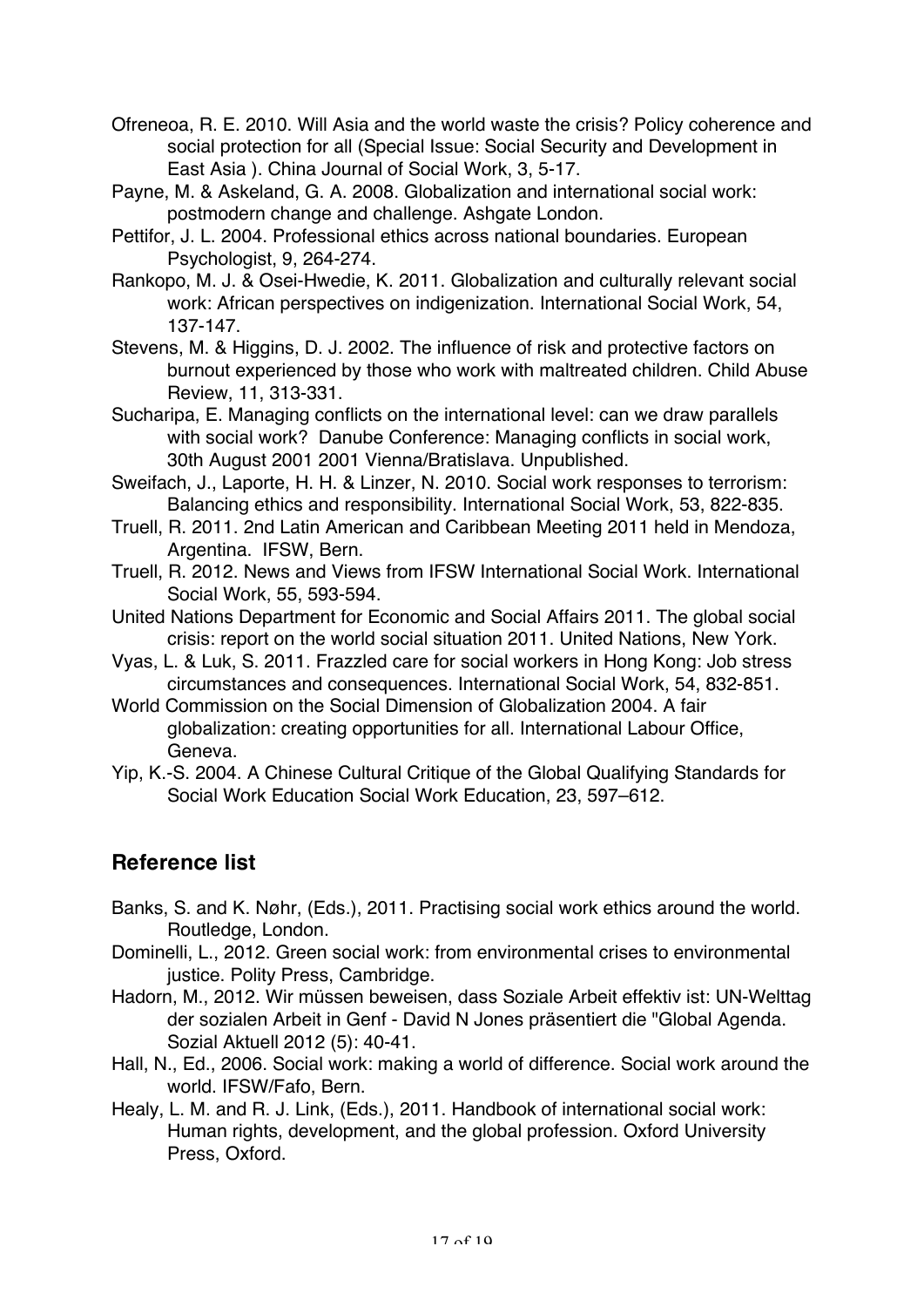Hugman, R., 2010. Understanding international social work. A critical analysis. Palgrave Macmillan, Basingstoke.

- International Federation of Social Workers and International Association of Schools of Social Work, 2004. Statement of Ethical Principles. Bern, International Federation of Social Workers: 1. http://www.ifsw.org/p38000324.html (accessed 20.03.04)
- International Federation of Social Workers, International Association of Schools of Social Work, et al., 2012. The global agenda for social work and social development: commitment to action. www.globalsocialagenda.org (accessed on 20.03.12)
- Jones, D. N., 2011. Global agenda for social work and social development. Crossing borders: kyosei and solidarity. T. Akimoto. Tokyo, Japan: 61-65, 73-83. (Accessed on 24.08.12)
- Jones, D. N. and R. Truell, 2012. The Global Agenda for Social Work and Social Development: A place to link together and be effective in a globalized world. International Social Work 55 (4): 454-472.
- Lyons, K., K. Manion, et al., 2006. International Perspectives on Social Work. Palgrave Macmillan, Basingstoke.
- Lyones, K. et al. (Eds.), 2013. The SAGE handbook of international social work. Sage Publishing, London.
- United Nations Department for Economic and Social Affairs, 2011. The global social crisis: report on the world social situation 2011. United Nations, New York. http://www.un.org/en/development/desa/publications/report-on-the-worldsocial-situation-2011-the-global-social-crisis.html (accessed on 22.08.13)
- World Commission on the Social Dimension of Globalization, 2004. A fair globalization: creating opportunities for all. International Labour Office, Geneva.